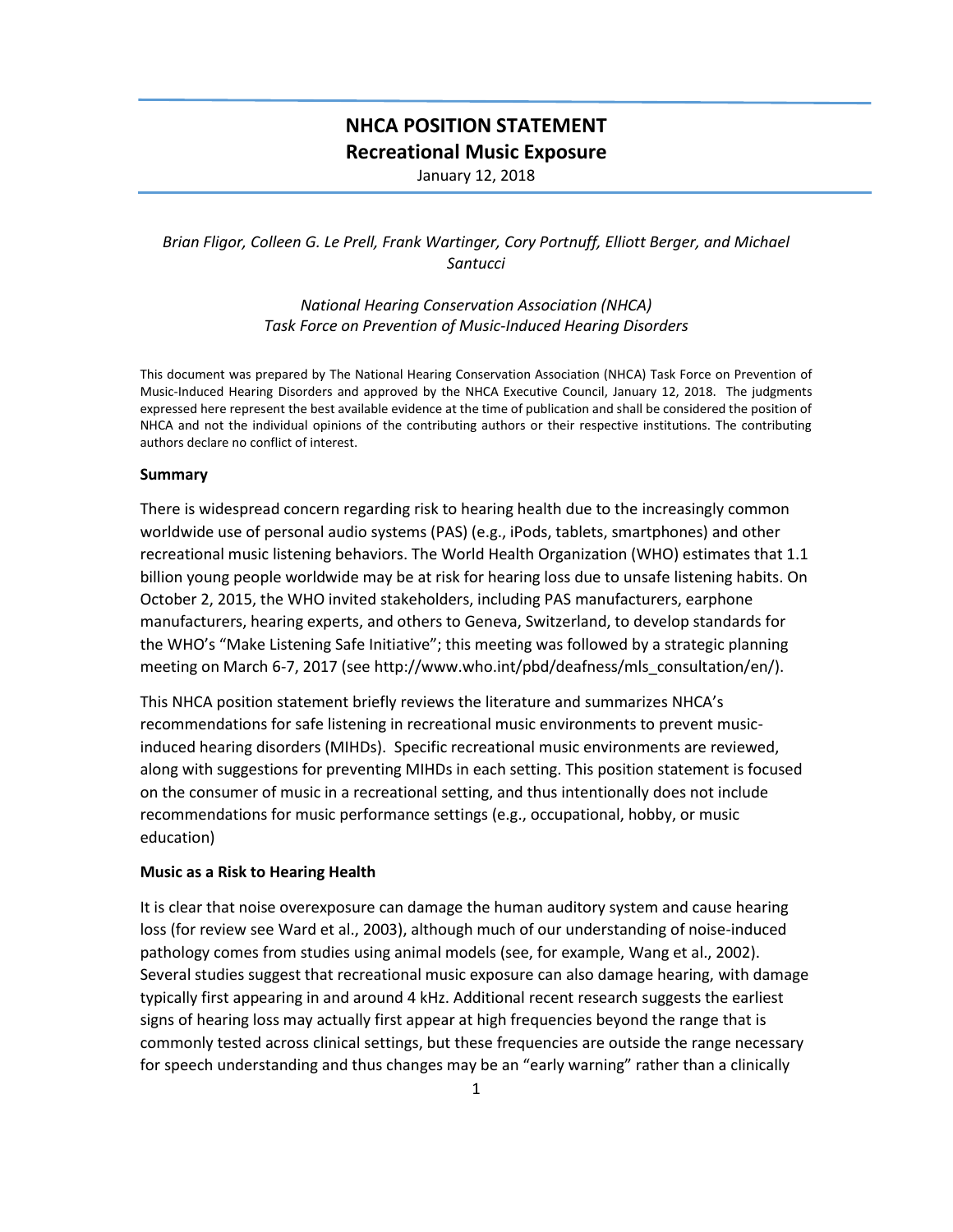significant deficit (for review, see Le Prell et al., 2013). Although a detailed review by Carter et al. (2014) raises doubt about the extent to which leisure-noise in adolescents is widespread or increasing in prevalence, it is clear that a subset of adolescents and young adults experience noise overexposure resulting in permanent hearing loss or other auditory symptoms such as "ringing" in one's ears ("tinnitus") (for discussion see Portnuff, 2016). Regardless of increasing or decreasing hearing loss prevalence over time, an examination of the nationally representative NHANES 2011-2012 data shows audiometric notches suggestive of noise-induced (though not necessarily music-induced) hearing loss for *24% of the US population* (Carroll et al., 2017). NHCA is in agreement with the U.S. Centers for Disease Control in recommending that all possible steps be taken to prevent hearing disorders from exposure to loud sound (Carroll et al., 2017).

Since music has been identified as a potential cause of hearing disorders in music performers (e.g., professional musicians, music students), as well as recreational music consumers, such as PAS users, concert attendees, and dance club patrons (Bhagat & Davis, 2008; Emmerich et al., 2008; LePage & Murray, 1998; Meecham & Hume, 2001; Mercier et al., 2003; Phillips et al., 2010; Royster et al., 1991). As a result, many researchers have concluded that there is a measureable risk of hearing disorders from recreational music exposure (Zhao et al., 2010).

Given the evidence, it is clear that there are subsets of music consumers who are at risk for MIHD - a 100% preventable disorder. For this reason, education on safe listening behavior is critical. While some municipalities set standards for community noise exposures (consisting of vehicle traffic noise, aircraft noise, industrial noise, etc.), there are rarely regulations in place to protect individuals exposed to music, and thus consumers must choose their own safe listening behaviors.

Imposing regulatory standards for recreational music exposure is challenging in several ways. Seemingly, the most obvious solution would be to adopt the occupational noise damage-risk criteria for music exposure. However, most evidence relating human hearing loss to noise exposure is based on retrospective epidemiological studies of workers exposed to occupational noise (Carter et al., 2014). There are fewer evaluations of loud music as a potentially traumatic stimulus (see for example Johnson et al., 1985; Schmidt et al., 2014; Halevi-Katz et al., 2015; Szibor et al., 2017). In general, these studies include relatively fewer participants and thus lack the statistical strength of the long-term epidemiological studies in the occupation sector. A small number of studies assessing temporary effects of music and noise on hearing provide limited evidence suggesting that the effects of music overexposure on hearing are somewhat less severe than those of occupational noise (Lindgren & Axelsson, 1983; Strasser, et al., 2008); however, more controlled data collection in animal models is necessary to confirm this preliminary observation. In theory, if this observation was found to be true, then occupational guidelines may be overly protective if applied to recreational music exposure.

Another factor to consider with respect to music exposures is that recreational music listening patterns differ from occupational exposure patterns. Typically, recreational music exposure is not as regular, frequent, or continuous as occupational noise. However, recreational noise has the potential to yield significantly more exposure than that of an average workday given the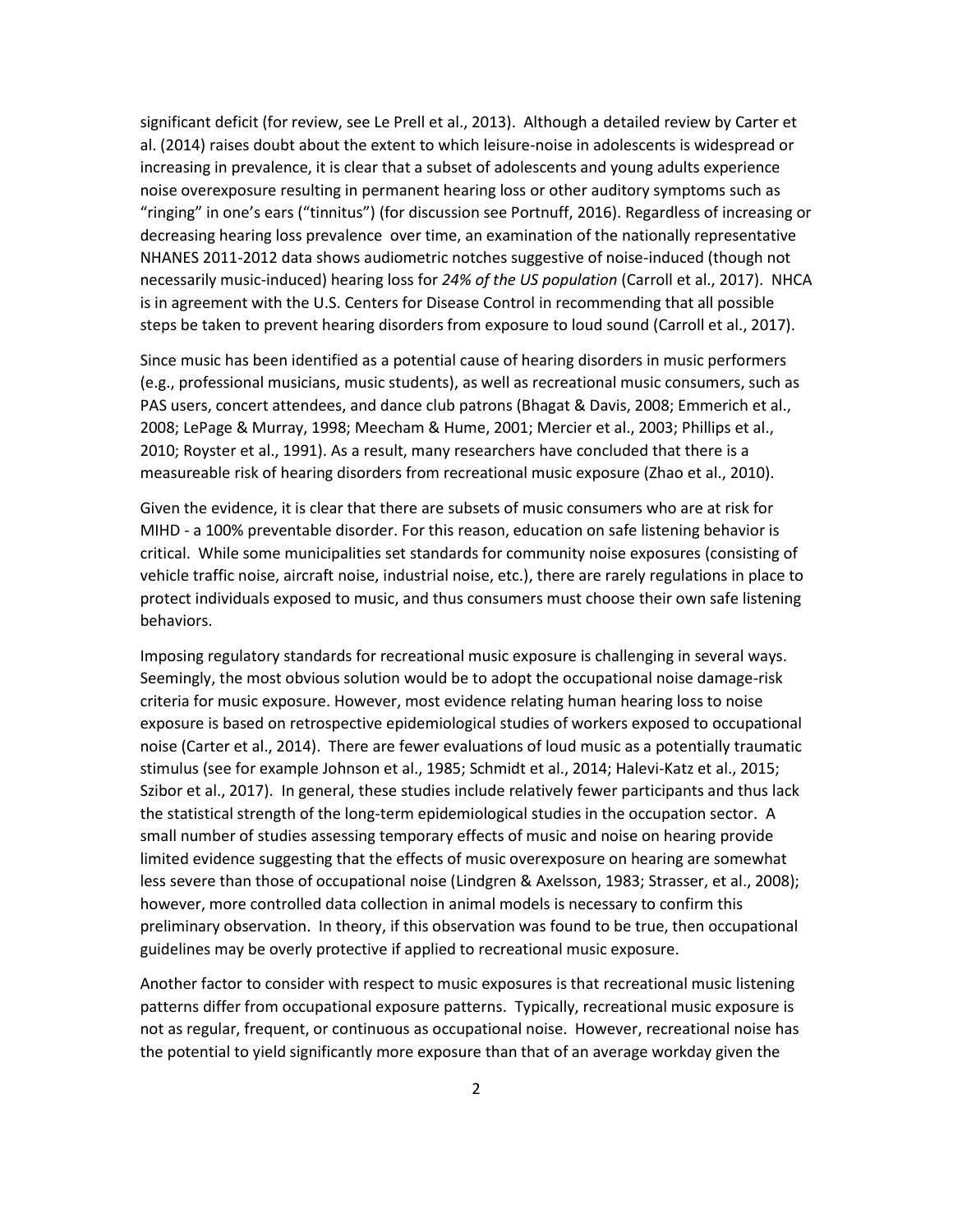potentially high listening levels that can be selected. Indeed, music exposure at a single recreational event can significantly exceed the exposure limits permitted for occupational exposure during a single work day (World Health Organization, 2017). Recently, Grinn et al. (2017) documented acute, recreational music exposure with accrued noise doses averaging 476% at bars with live music and 875% for concert attendees, using the damage-risk criterion promulgated by the U.S. National Institute for Occupational Safety and Health (NIOSH, 1998).

The NIOSH criteria includes a recommended exposure limit (i.e., 100% daily noise dose) of 85 dBA over an 8-hour period, with a 3-decibel exchange rate. This guideline is consistent with maximum occupational exposure limits of many industrialized countries, but is more conservative than the occupational limits in the United States (OSHA, 1983). Other damage-risk criteria, such as those in the European Union, are even more conservative than the NIOSH guidelines (EU, 2003). NHCA is in agreement with the WHO - the use of occupational damage risk criteria is appropriate for music damage risk criteria at the present time, although additional exploration of the dose-response relationship between music exposure and hearing loss is needed. NHCA recommends consideration of a conservative damage-risk criteria in the development of standards or regulations for recreational music exposure.

### **Specific Risk of Personal Audio Systems (PAS)**

 $\overline{a}$ 

PAS devices are capable of producing high-level sound that can increase the user's risk for MIHDs, such as hearing loss and tinnitus (Jiang et al., 2016). Data on PAS usage patterns suggest that 16-25% of PAS users may be at increased risk for MIHD from daily use (i.e. >100% daily noise dose) (Portnuff, 2016; Portnuff et al., 2013; Williams, 2009).

As with any noise exposure, risk for MIHDs is based on both *sound level* and *exposure duration*, as these parameters define a user's overall "noise dose." If an earphone were to be considered truly "safe" for all listening durations, it would require an output sound level limit of 70-75 dB of A-weighted sound pressure (dBA) (as per the 1978 EPA 550/9-79-100 guidance document, limiting 8-hr exposures to 75 dBA and 24-hr exposures to 70 dBA). Such an earphone would actually be unusable in many listening environments due to overpowering background noise; even if audible, it might undergo amplitude compression to the point of poor sound quality. Thus, safety and sound quality require a balance between the design of the PAS and responsibility of the user. One rule-of-thumb is the "80/90 Rule": users can listen at 80% of the PAS's maximum volume for 90 minutes per day, which results in approximately one-half of the safe daily noise dose<sup>1</sup>, when using earbud earphones (Fligor, 2009). While the 80/90 Rule is a reasonable public health message, it is specific to earbud earphones and does not apply to all types of earphones. Safe-listening durations (50% dose accrual) for isolator noise-attenuating earphones are approximately half the duration of earbuds, given the same volume setting on the PAS (see Portnuff et al., 2011). Earphones with higher sensitivity may output overall higher sound levels, thus requiring an even more conservative limit on playback sound level and/or

<sup>&</sup>lt;sup>1</sup> A music dose of 50% is recommended to allow both for a margin of safety, and the understanding that during any given day there will likely be exposure to other sounds that may comprise the other 50% of the permitted exposure.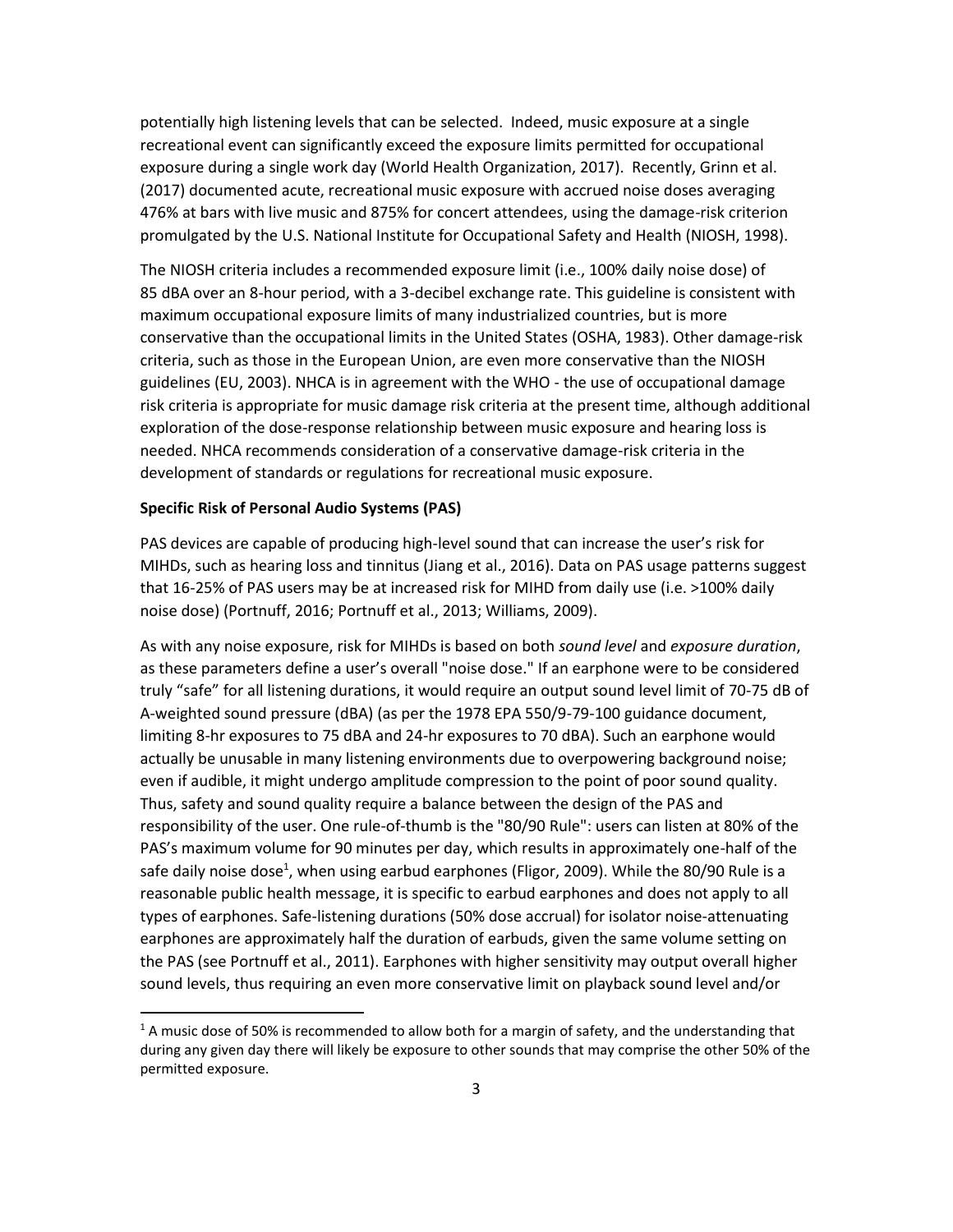duration of use to prevent MIHDs. High sensitivity earphones, some of which are marketed to disc jockeys (DJs), should be used with caution.

With respect to safer listening choices, some earphones advertise an 85 dBA output sound level limit in the ear canal. Use of such earphones could extend the safe listening duration for a PAS user. Given the lack of regulations for such labeling claims, some caution is warranted regarding claims of advertised sound levels. Regardless of volume limits, if temporary changes in hearing, a feeling of "fullness" in ones ears, or tinnitus are experienced after music player use, sound levels and listening durations should be decreased to reduce the risk of permanent damage. Some users may find volume limits to be unacceptable for their preferred listening levels; this should serve as a warning that the PAS user's listening levels may put them at risk for MIHD, depending on the duration and frequency of use. Of note, individuals that listen to music via earphones during the entire work day may be at increased risk for MIHD relative to those with shorter listening durations, and are especially encouraged to consider volume limited earphones to prevent over-exposure.

A PAS user's chosen listening level is based, in part, on the signal-to-noise ratio of the music compared to the background noise; PAS users invariably choose higher output levels in noisier environments than in quieter environments in controlled laboratory studies (Portnuff et al., 2011), and in real-world settings (Epstein et al., 2010; Park et al., 2017). Thus, earphones designed to reduce background noise may result in reduced chosen listening levels and overall sound exposure levels. There are multiple types of earphones designed to reduce background noise, including passive (non-electronic) attenuation and active (electronic) attenuation. Such technology is available in devices with both custom-fit and non-custom earpieces. It is unknown if there is any difference in chosen listening levels for earphones with active noise cancellation versus earphones with passive noise isolation, or between those with custom-fit earpieces versus non-custom earpieces.

A common piece of advice is that "If someone else can hear your music from your earphones, the level is too high." This advice is as common as it is inaccurate, given its overly conservative nature (Weiner et al., 2009). As explained by Fligor (2010), music is frequently detectable to an "observer" when the headphone user sets the music to 85 dBA or higher (correct identification of "risky" sound levels), but the music from the headphones is also detectable most of the time when the music is set at levels less than 85 dBA; i.e., even when it was not considered to be a potentially risky sound level. A second problem is that this advice cannot be applied when the music listener is using noise-attenuating earphones; the earpiece that seals the ear canal to prevent environmental sound from leaking in simultaneously prevents sound from leaking out.

A second common piece of advice is that "If you can't hear someone speaking to you while listening to music from your earphones, the level is too high." When listeners are playing their music so loudly that someone at arm's length has to shout to be understood, the levels are likely to be 85 dBA or greater and extended listening durations may be hazardous. However, if the PAS user is using noise-blocking earphones, these will attenuate speech as well as background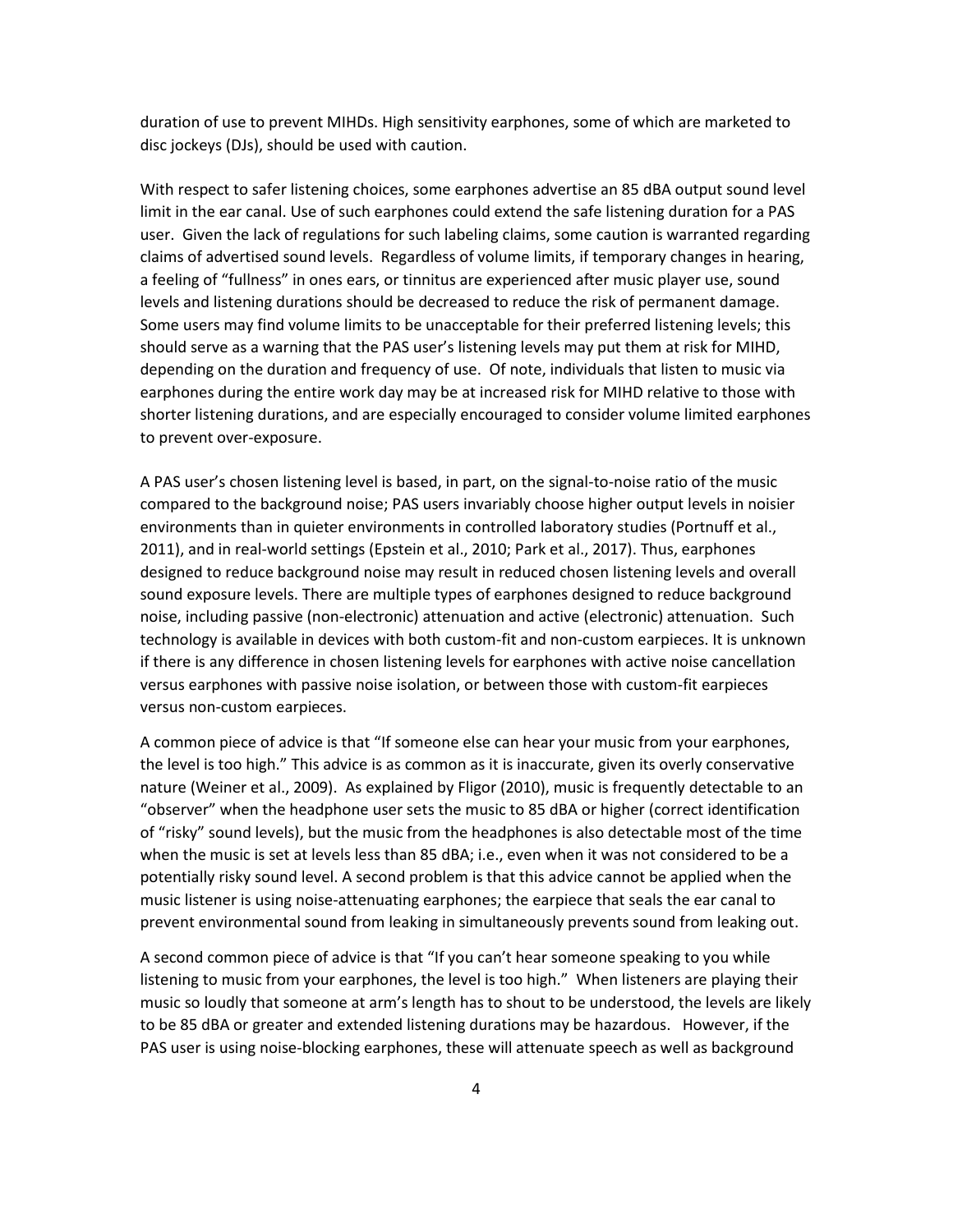noise, and reduce the utility of this advice as well. Listeners are advised to monitor their own music exposure (using the 80/90 rule for example) and to choose earphones that provide some background noise attenuation. If temporary changes in hearing, a feeling of "fullness" in ones ears, or tinnitus are experienced after music player use, sound levels and listening durations should be decreased to reduce the risk of permanent damage.

## **Specific Risk in Amplified Music Environments: Concerts, Dance Clubs, and Fitness Facilities**

Sound levels at modern rock concerts are typically 100 – 105 dBA (Berger et al., 2016; Fligor & Wartinger, 2011) and can reach levels of 120 dBA; these levels increase the risk of MIHDs (World Health Organization, 2015; Zhao et al., 2010). Even orchestras and small acoustic groups are capable of reaching high sound levels, although they are likely to do so for briefer periods of time. Amplified music poses a greater risk to hearing, as sound levels can remain high for the entire duration of the event such as in dance clubs where levels range from 90-120 dBA (Clark, 1991). Attendees should therefore take precautions such as HPD use, increased distance from sound sources, and quiet breaks to reduce their overall sound exposure.

Fitness facilities also play loud music as an integral part of exercise classes, often accompanied the fitness instructor's amplified voice. Sound levels in these settings have been recorded from 95 - 100 dBA (World Health Organization, 2015), which may result in overexposure in less than one hour. Participants in exercise classes may be at high risk for MIHDs if they regularly attend these classes. Reports of high sound levels specifically at "spin" classes are also beginning to emerge (see for example, Sinha et al., 2017); some facilities have begun to provide disposable earplugs for attendees.

#### **Prevention of MIHDs**

Individuals exposed to high sound levels of recreational music can often reduce their risk by reducing the music levels, increasing distance from the music source, and using hearing protection devices (HPDs). Individuals can use commercially available sound level meters or smartphone apps to measure and monitor their noise exposure (see discussion below) as an aid for informed decision making about safe exposure duration. PAS users should monitor device sound levels and reduce their chosen listening level and/or listening time to prevent MIHL. In high-level music environments, listeners should use HPDs to reduce their overall exposure.

#### *Sound Level Monitoring with Smartphone Apps*

While professional sound level meters (SLM) provide the most accurate measurements, most individuals do not have access to this type of equipment. There is ongoing research assessing whether SLM smartphone apps are accurate enough to be useful in guiding safe listening decisions for attendees of loud, recreational events.

Some investigators have reported smartphone apps to be accurate when compared to a Type II sound level meter (Ibekwe et al., 2016). However, both early investigations (Kardous et al., 2014; Nast et al., 2014) and studies with more recent technology (Neitzel et al., 2015; Murphy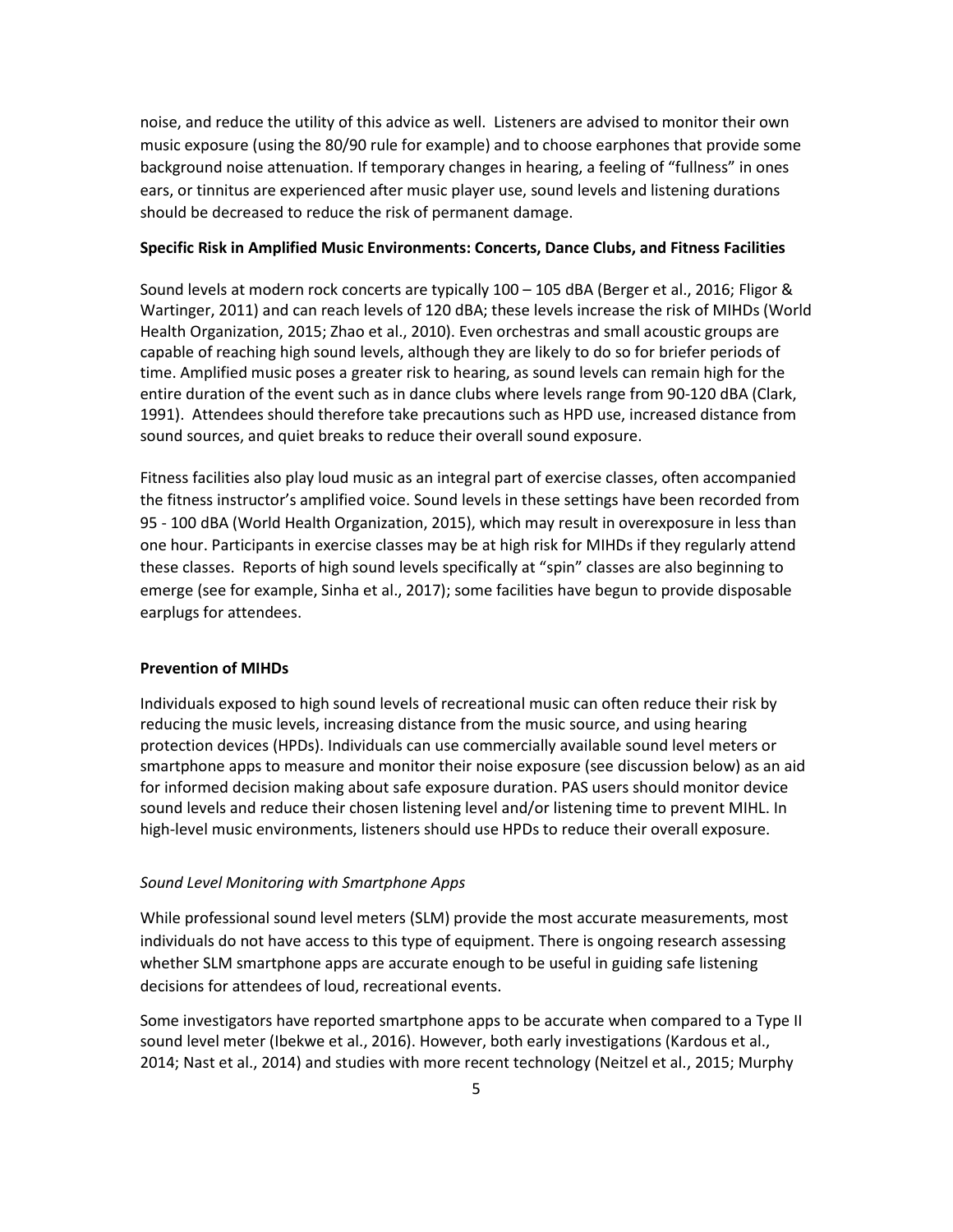and King, 2016) have shown significant (up to 15 dB) error in in app-reported sound levels compared to measurements from professional (calibrated) SLMs or dosimeters meeting specific standards. An app's measurement accuracy can be improved by calibrating the phone's built-in microphone with a known noise level. An even more accurate approach is to use an external microphone coupled to the phone (Roberts et al., 2016; Kardous and Shaw, 2016); however, the willingness of a typical smartphone user to obtain, calibrate, and use an external microphone at a recreational event can be an issue. Refinement of SLM apps and calibration protocols is needed before apps can reliably provide consistent, accurate sound level measurements.

#### *Hearing Protection Devices*

Hearing protection devices (HPDs) are readily available. With respect to their noise attenuation for music listening they can be divided into two main categories: 1) products designed to maximize sound attenuation (i.e. "conventional" attenuation), and 2) products designed to allow a better listening experience by providing a relatively uniform level of noise reduction across frequencies with appropriate attenuation as a target, instead of maximum attenuation as the goal. Hearing protectors of the first type, such as roll-down foam earplugs, conventional premolded earplugs, and conventional earmuffs can be effective *when worn correctly*. Used primarily in noisy work environments, they are expected to be worn for an entire work shift and are generally low in cost. When listening to music, users typically find that these HPDs do not maintain music fidelity because they tend to attenuate high-frequency sounds more than lowfrequency sounds, like wearing color-tinted sunglasses instead of neutral gray lenses. They also usually provide more noise reduction than is necessary.

Hearing protectors of the second type, namely the uniform-attenuation earplugs, are designed to allow for better enjoyment of music by reducing sound levels while maintaining the original fidelity of the music. The sound quality is preserved by providing a more equal noise reduction across the entire range of the musical spectrum, but these types of products generally have lower overall attenuation than conventional earplugs. Uniform-attenuation earplugs have been shown to improve music appreciation (Beach et al., 2010; Bockstael et al., 2015). Such earplugs are commercially available in generic-fit models, as well as custom-fit models. Custom-fit uniform-attenuation earplugs are more expensive than generic fit devices, but may offer higher comfort, improved sound quality, and reduced variability in the amount of attenuation from one insertion to the next. Verification of custom-fit HPDs should also be considered. Training the correct insertion of custom-fit HPDs improves achieved attenuation and decreases variability from insertion to insertion (Tufts et al., 2013). Active (electronic) earplugs are also available; these have the advantage of a more transparent response when sound levels are safe, and only provide attenuation when protection is needed. However, at high sound levels when the electronics shut down for protection of the wearer, they will sound a little different from the non-electronic uniform-attenuation devices.

The overall amount of attenuation should be appropriate for the sound exposure level. In an occupational setting, the goal of HPD use is to reduce exposure such that it does not exceed 100% of the daily permitted exposure. Earplugs are selected based on the Noise Reduction Rating (NRR) that is printed on the package. The achieved attenuation in practice is typically less than the NRR that is based on optimized testing in a laboratory. Therefore it is often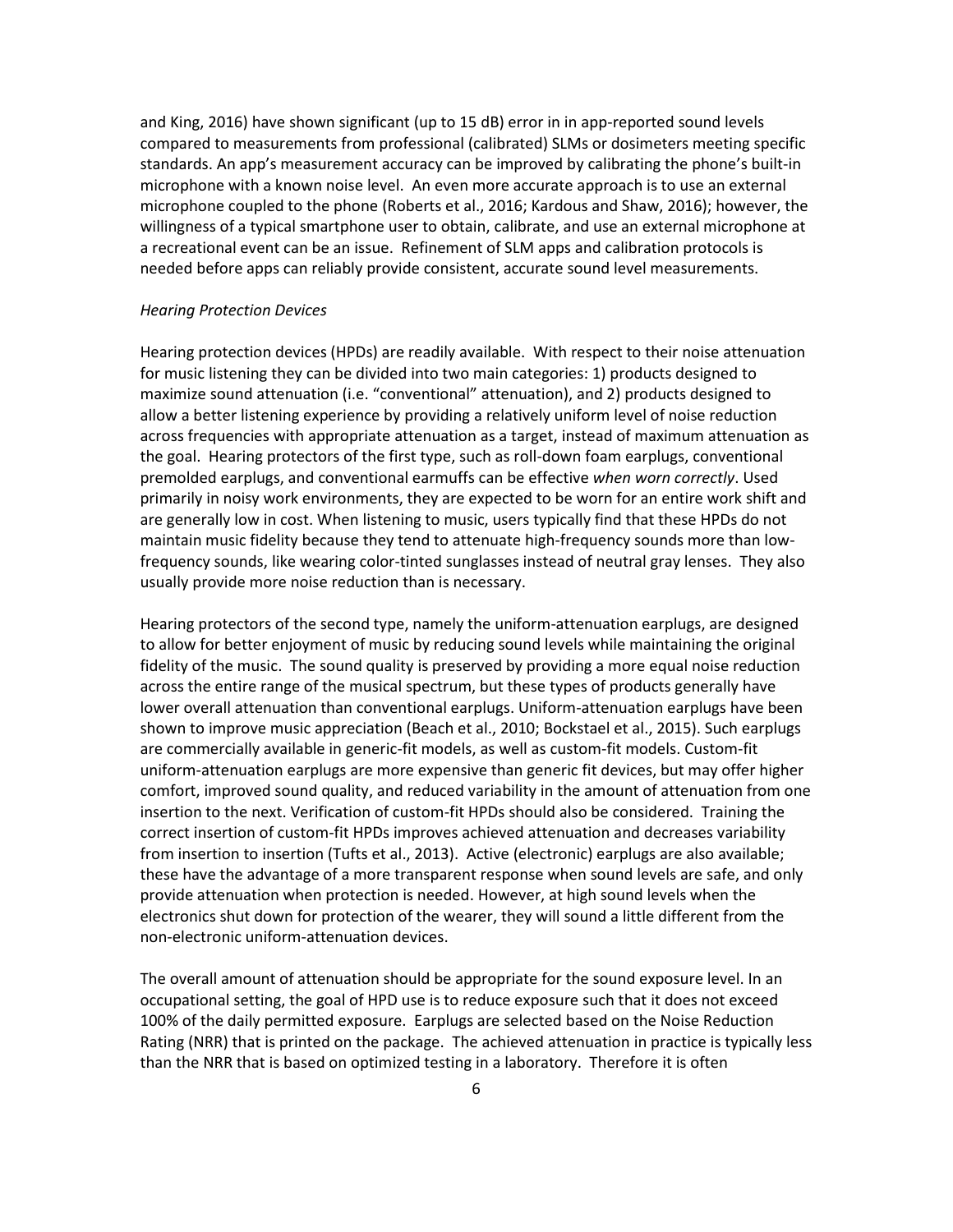recommend that NRRs be derated by anywhere from 20-50% (Berger, 2003). When listening to music, an earplug with a lower NRR is sometimes more acceptable to the end user. Given a choice, an earplug with a lower NRR - used consistently and correctly - is more effective than an earplug with a higher NRR if it is deemed unacceptable and removed during the recreational event. Both physical fit and actual use of the HPDs are critical to overall effectiveness in reducing risk of hearing loss. Verification of individual fit (i.e., individual achieved attenuation) for hearing protection is helpful in demonstrating HPD effectiveness to a user.

## **Conclusion**

There is increased risk for MIHD from unregulated music exposures, such as PAS devices, concerts, dance clubs, and fitness facilities. Music listeners must make safe listening decisions to reduce the risk of permanent MIHDs from significant (unprotected) sound overexposure. *Individuals who experience tinnitus, aural fullness, or a decrease in hearing following recreational sound exposure have likely experienced greater than 100% of their daily allowable noise dose. These individuals should reduce their recreational sound exposure and have their hearing evaluated by an audiologist.* Based on data showing the earliest changes may accrue at frequencies above the standard range that extends to only 8000 Hz, we advocate that monitoring for the purposes of hearing loss prevention should also include the audiometric frequencies extending up to 20,000 Hz when feasible.

Overall, NHCA recommends the following:

- Be aware of your music exposure, including the level of sound you are exposed to and how long you are exposed to it. Remember that sound exposures are cumulative throughout the day, and injury from excessive sound exposures is cumulative over one's lifetime.
- For PAS users listening *with earbuds*, remember the 80/90 rule: You can listen at 80% of the maximum volume for 90 minutes per day; increased volume results in lower permissible listening time, decreased volume results in longer permissible listening time.
- If you are using typical earbuds that provide little noise reduction, and someone at arm's length has to shout for you to understand them, then your sound exposure level may be at or above 85 dBA and you should limit your listening time.
- Decrease music exposure by:
	- o Reducing sound levels when possible
	- o Increasing your distance from the music source
	- o Using hearing protection
- Always use the right size and right kind of HPD for you and your listening environment.
- When using hearing protection, ensure that it is properly fit in your ears. Fit testing and verification of attenuation can help ensure that hearing protection is worn properly.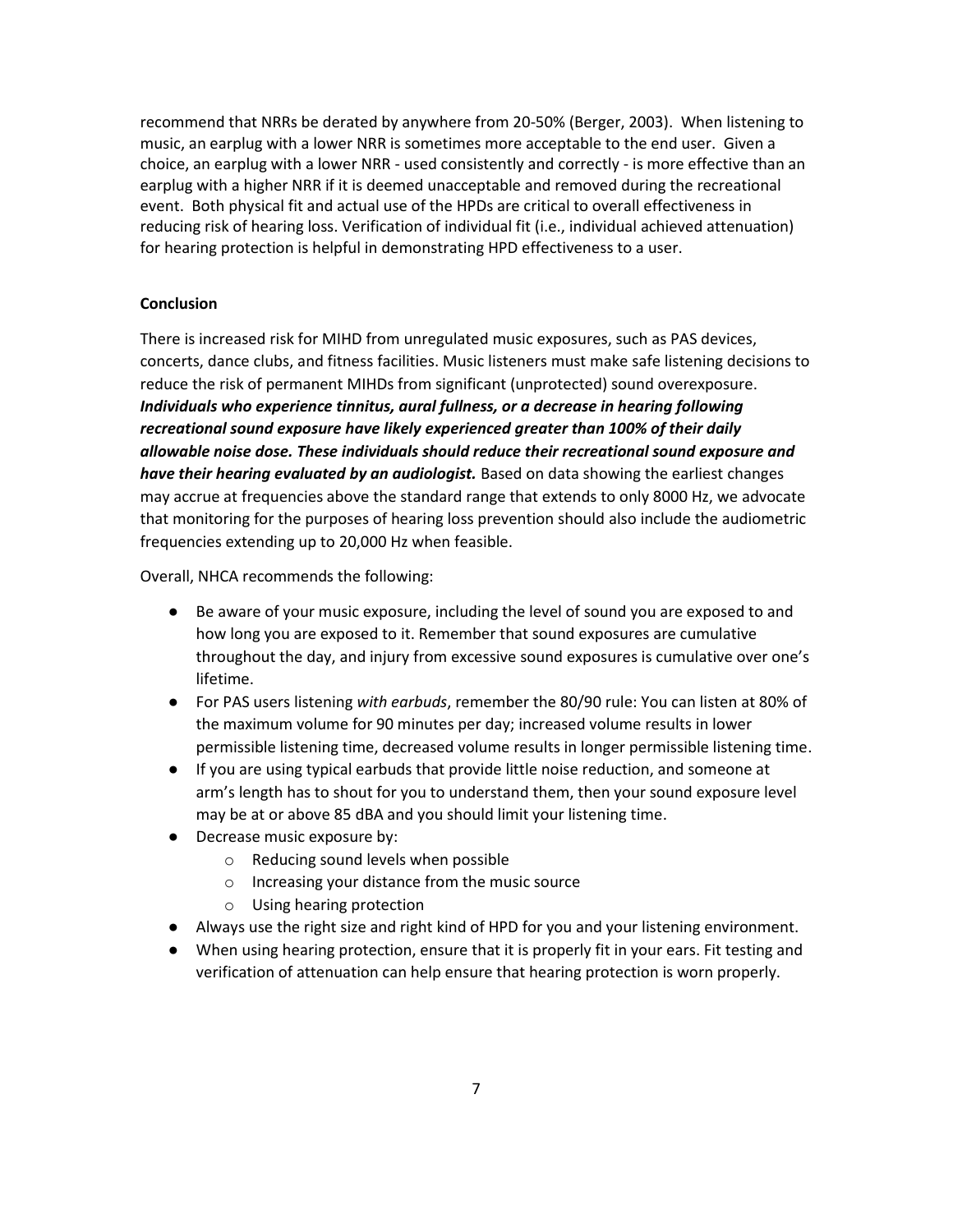These guidelines provide recommendations for safer participation in recreational music exposures by means of current technology and knowledge. Further refinement and modification of this document is anticipated as new knowledge and technology become available.

## **References**

- Beach, E. F., Williams, W., & Gilliver, M. (2010). Hearing protection for clubbers is music to their ears. *Health Promotion Journal of Australia, 21(3),* 215-221.
- Berger, E. H. (2003). "Hearing protection devices," in The Noise Manual, 5<sup>th</sup> ed., edited by E. H. Berger, L.H. Royster, J.D. Royster, D.P. Driscoll, and M. Layne, Am. Ind. Hyg. Assoc., Falls Church, VA, 379-454.
- Berger, E. H., Neitzel, R., & Kladden, C. A. (2016). "Noise Navigator™ Sound Level Database with over 1700 measurement values," 3M Company, <http://multimedia.3m.com/mws/media/1262312O/3m-noise-navigator.xlsx>
- Bhagat, S. P., & Davis, A. M. (2008). Modification of otoacoustic emissions following ear-level exposure to MP3 player music. *International Journal of Audiology*, *47*, 751–760.
- Bockstael A, Keppler H, & Botteldooren D. (2015). Musician earplugs: Appreciation and protection. *Noise & Health. 17(77)*:198-208. doi: 10.4103/1463-1741.160688.
- Carroll, Y. I., Eichwald, J., Scinicariello, F., Hoffman, H. J., & Deitchman, S. (2017). Vital Signs: Noise-Induced Hearing Loss Among Adults — United States 2011 – 2012. *MMWR Morbidity and Mortality Weekly Report*, *66*. <http://dx.doi.org/10.15585/mmwr.mm6605e3>
- Carter, L., Williams, W., Black, D., & Bundy, A. (2014). The leisure-noise dilemma: hearing loss or hearsay? What does the literature tell us? *Ear and Hearing, 35(5)*, 491–505. <https://doi.org/10.1097/01.aud.0000451498.92871.20>
- Clark, W. W. (1991). "Noise Exposure from Leisure Activities: A Review," *Journal of the Acoustical Society of America, 90,* 175–181.
- Emmerich, E., Rudel, L., & Richter, F. (2008). Is the audiologic status of professional musicians a reflection of the noise exposure in classical orchestral music*? European Archives of Otorhinolaryngology, 265,* 753–758. Journal Article.
- Epstein M., Marozeau J. & Cleveland S. (2010). Listening habits of iPod users. *Journal of Speech, Language, and Hearing Research*, 53, 1472-1477.
- EU (2003). On the minimum health and safety requirements regarding the exposure of workers to the risks arising from physical agents (noise). *European Union Directive 2003/10/EC*.
- Fligor, B. J. (2009). Personal listening devices and hearing loss: Seeking evidence of a long term problem through a successful short-term investigation. *Noise & Health*, *11*, 129–131.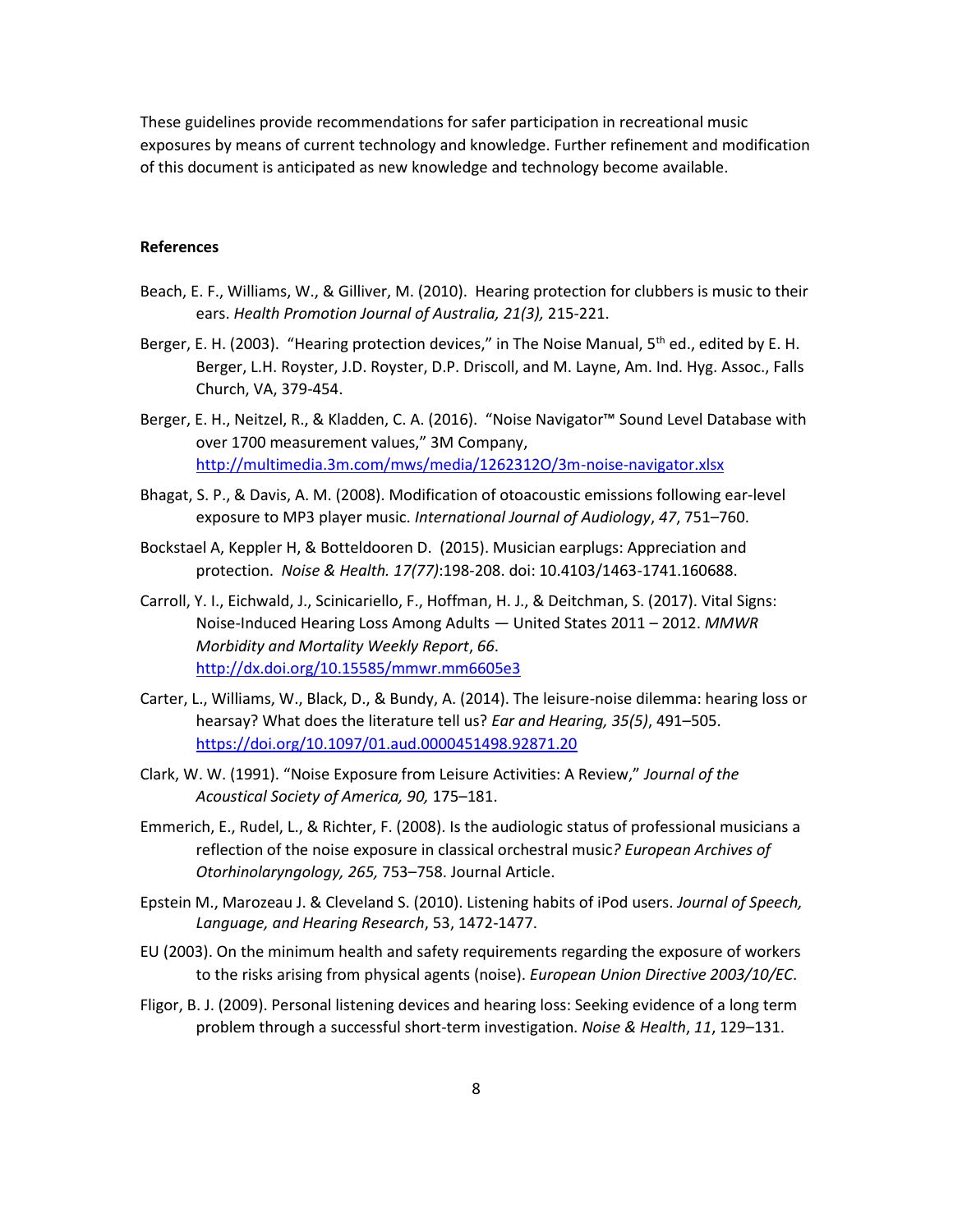- Fligor, B. J. (2010). Recreational noise and its potential risk to hearing. *Hearing Review, 17(5),* 48-55.
- Fligor, B.J. & Wartinger, F. (2011). Musicians' Hearing Program. *Audiology Today 23(3)*, 30-39.
- Grinn, S., Baker, J., Wiseman, K., & Le Prell, C. G. (2017). Hidden hearing loss? No effects of recreational noise exposure on ABR wave-I amplitude in humans. *Frontiers in Neuroscience, 11, article 465.*
- Halevi-Katz, D.N., Yaakobi, E., & Putter-Katz, H. (2015). Exposure to music and noise-induced hearing loss (NIHL) among professional pop/rock/jazz musicians. *Noise & Health, 17(76),* 158-64.
- Ibekwe, T.S., Folorunsho, D.O., Dahilo, E.A., Gbujie, I.O., Nwegbu, M.M., & Nwaorgu, O.G. (2016). Evaluation of mobile smartphones app as a screening tool for environmental noise monitoring. *Journal of Occupational and Environmental Hygiene, 13,* D31-6.
- Jiang, W., Zhao, F., Guderley, N., & Manchaiah, V. (2016). Daily music exposure dose and hearing problems using personal listening devices in adolescents and young adults: A systematic review. *International Journal of Audiology*, *55*(4), 197–205.
- Johnson, D.W., Sherman, R.E., Aldridge, J., & Lorraine, A. (1985). Effects of instrument type and orchestral position on hearing sensitivity for 0.25 to 20 kHz in the orchestral musician. *Scandinavian Audiology, 14(4),* 215-21.
- Kardous, C.A., & Shaw, P.B. (2014). Evaluation of smartphone sound measurement applications. *Journal of the Acoustical Society of America – Express Letters,* 135, EL186-EL192.
- Kardous, C.A., & Shaw, P.B. (2016). Evaluation of smartphone sound measurement applications (apps) using external microphones-A follow-up study. *Journal of the Acoustical Society of America – Express Letters*, *140,* EL327-EL333.
- Le Prell, C.G., Spankovich, C., Lobarinas, E., & Griffiths, S.K. (2013). Extended high frequency thresholds in college students: effects of music player use and other recreational noise. *Journal of the American Academy of Audiology, 24(8),* 725-739.
- LePage, E. L., & Murray, N. M. (1998). Latent cochlear damage in personal stereo users: A study based on click-evoked otoacoustic emissions. *Medical Journal of Australia, 169,* 588– 592.
- Lindgren, F., & Axelsson, A. (1983). Temporary threshold shift after exposure to noise and music of equal energy. *Ear & Hearing, 4(4),* 197-201.
- Meecham, E. A., & Hume, K. I. (2001). Tinnitus, attendance at night-clubs and social drug taking in students. *Noise & Health, 3,* 53–62.
- Mercier, V., Luy, D., & Hohmann, B. W. (2003). The sound exposure of the audience at a music festival. *Noise & Health, 5,* 51–58.
- Murphy, E., & King, E.A. (2016). Smartphone-based noise mapping: Integrating sound level meter app data into the strategic noise mapping process. *Science of the Total Environment, 562,* 852-9.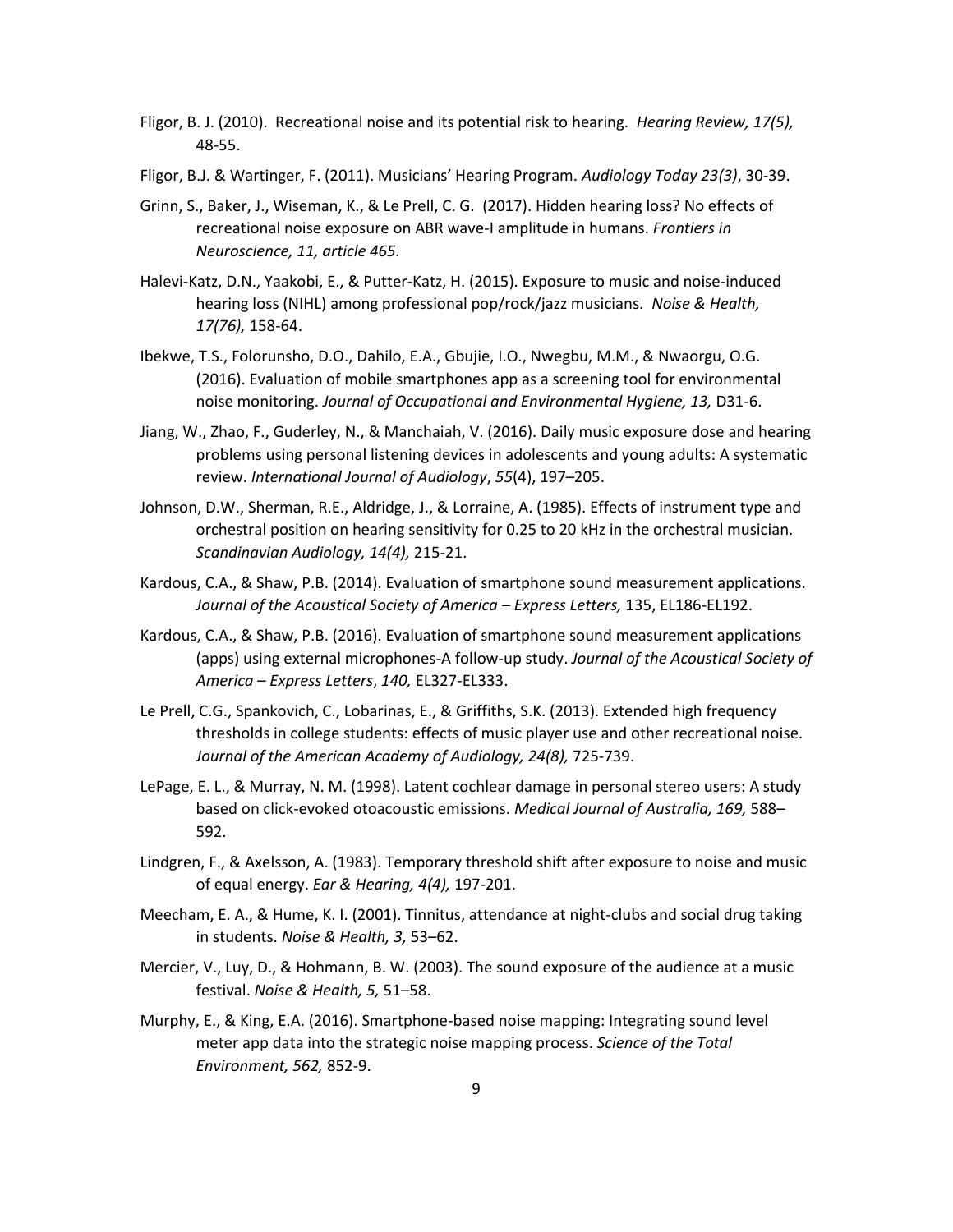- Nast, D.R., Speer, W.S., & Le Prell, C.G. (2014). Sound level measurements using smartphone "apps": useful or inaccurate? *Noise & Health,* 16, 251-6.
- Neitzel, R.L., Heikkinen, M.S., Williams, C.C., Viet, S.M., & Dellarco, M. (2015). Pilot study of methods and equipment for in-home noise level measurements. *Applied Acoustics,* 102, 1-11.
- NIOSH (1998). Occupational *Noise Exposure: Revised Criteria 1998.* Cincinnati, OH: US Department of Health and Human Services.
- OSHA (1983). "Occupational noise exposure; hearing conservation amendment," *Federal Register, 48(46),* 9738-9783.
- Park, Y., Guercio, D., Ledon, V., & Le Prell, C.G. (2017). Variation in music player listening level as a function of campus location. *Journal of the American Academy of Audiology, 28(4):295-313.*
- Phillips, S. L., Henrich, V. C., & Mace, S. T. (2010). Prevalence of noise-induced hearing loss in student musicians. *International Journal of Audiology, 49,* 309–316.
- Portnuff, C. D. (2016). Reducing the risk of music-induced hearing loss from overuse of portable listening devices: understanding the problems and establishing strategies for improving awareness in adolescents. *Adolescent Health, Medicine and Therapeutics*, *7*, 27–35.
- Portnuff, C. D. F., Fligor, B. J., & Arehart, K. H. (2011). Teenage Use of Portable Listening Devices: A Hazard to Hearing? *Journal of the American Academy of Audiology*, *22*, 663–677.
- Portnuff, C. D. F., Fligor, B. J., & Arehart, K. H. (2013). Self-report and long-term field measures of MP3 player use: How accurate is self-report? *International Journal of Audiology*, (52), S33–S40.
- Roberts, B., Kardous, C., & Neitzel, R. (2016). Improving the accuracy of smart devices to measure noise exposure. *Journal of Occupational and Environmental Hygiene,* 13, 840- 6.Weiner, J., Kreisman, B.M.,
- Royster, J. D., Royster, L. H., & Killion, M. C. (1991). Sound exposures and hearing thresholds of symphony orchestra musicians. *Journal of the Acoustical Society of America, 89(6),* 2793–2803.
- Schmidt, J.H., Pedersen, E.R., Paarup, H.M., Christensen-Dalsgaard, J., Andersen, T., Poulsen, T., & Bælum J. (2014). Hearing loss in relation to sound exposure of professional symphony orchestra musicians. *Ear & Hearing, 35(4),* 448-60.
- Sinha, S., Kozin, E.D., Naunheim, M.R., Barber, S.R., Wong, K., Katz, L.W., Otero, T.M.N., Stefanov-Wagner, I.J.M., Remenschneider, A.K. 2017. Cycling exercise classes may be bad for your (hearing) health. *Laryngoscope, 127(8),* 1873-1877.
- Strasser, H., Chiu, M., Irle, H., & Wagener, A. (2008). Threshold shifts and restitution of the hearing after different music exposures. *Theoretical Issues in Ergonomics Science, 9,* 405–424.